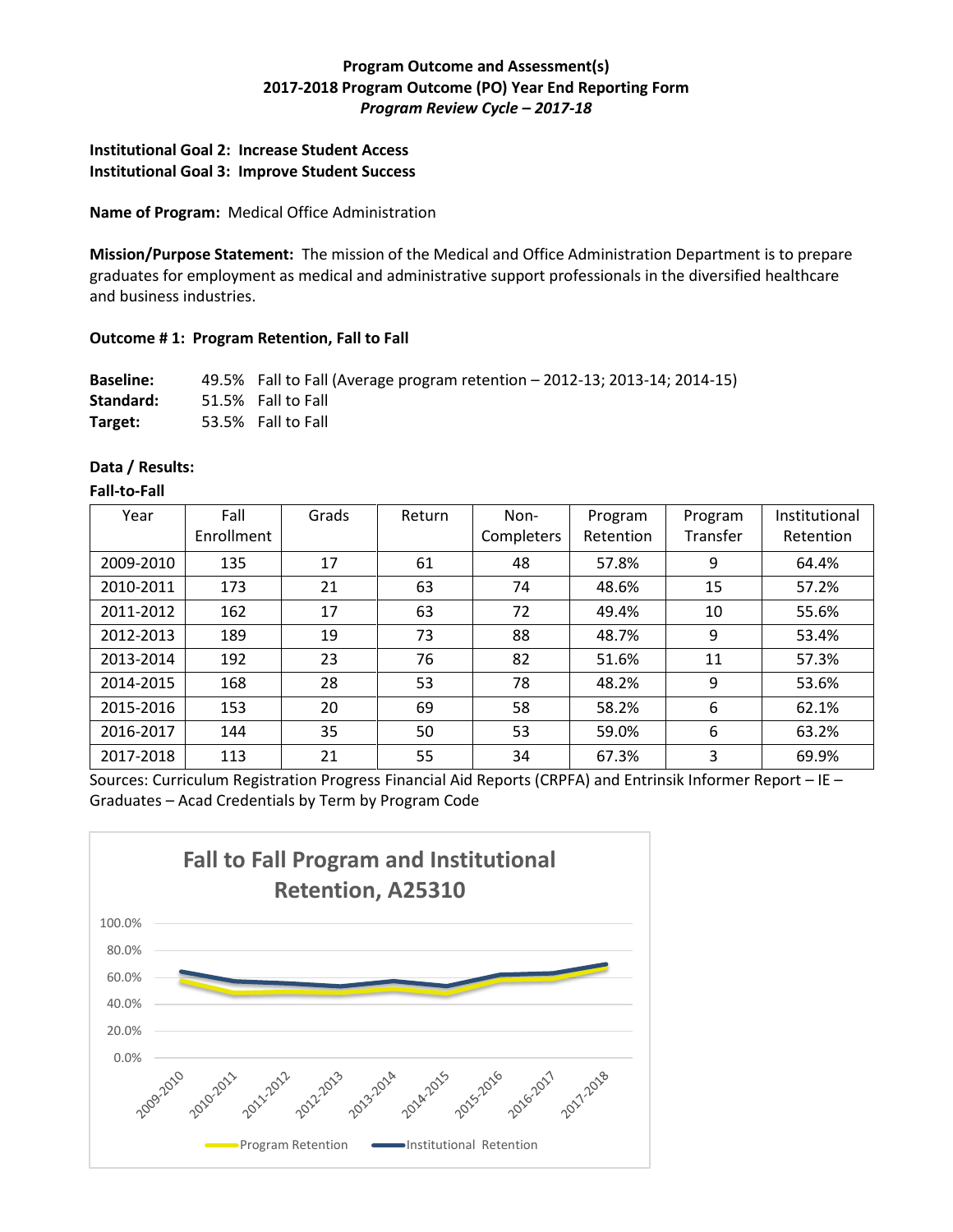# **2018-2019 Strategies / Action Items:**

| Item# | Strategies / Action Items (Action items identified in the | Results (State the progress/results of the   |
|-------|-----------------------------------------------------------|----------------------------------------------|
|       | 2017-18 year-end report)                                  | action items identified based on your        |
|       |                                                           | method of assessment. Provide                |
|       |                                                           | number/percent accomplished.)                |
| 1     | Use the new Aviso software to reach out and connect       | The various features of the new Aviso        |
|       | with students/advisees using the many resources this      | software was used to connect with            |
|       | software will offer.                                      | students and advisees to help them be        |
|       |                                                           | successful in their courses. Instructors     |
|       |                                                           | used Aviso to do the following: (1)          |
|       |                                                           | Record attendance for each                   |
|       |                                                           | seated/hybrid course, (2) Send Early         |
|       |                                                           | Alerts to students who were failing or in    |
|       |                                                           | danger of failing a class, (3) Send texts to |
|       |                                                           | students/advisees, and (4) Send              |
|       |                                                           | messages to students. By recording           |
|       |                                                           | attendance with Aviso, instructors were      |
|       |                                                           | able to show who was present, tardy,         |
|       |                                                           |                                              |
|       |                                                           | and absent. Instructors could see at a       |
|       |                                                           | glance how many absences/tardies each        |
|       |                                                           | student had accumulated. Early Alerts        |
|       |                                                           | were sent to students to alert and notify    |
|       |                                                           | them of missed assignments, low              |
|       |                                                           | grades, excessive absences, etc. When        |
|       |                                                           | an instructor sent a student an Early        |
|       |                                                           | Alert, an electronic copy was also sent      |
|       |                                                           | to the student's advisor; and more           |
|       |                                                           | recently, an electronic copy was sent to     |
|       |                                                           | our new achievement coach. The               |
|       |                                                           | student's advisor and the achievement        |
|       |                                                           | coach would then contact the student to      |
|       |                                                           | try to discuss/encourage ways to help        |
|       |                                                           | the student improve in the course. This      |
|       |                                                           | was a double approach to help reach the      |
|       |                                                           | students. Early Alerts were also used in     |
|       |                                                           | a positive way such as to alert students     |
|       |                                                           | to apply for graduation. While using this    |
|       |                                                           | software, advisors noticed that after        |
|       |                                                           | sending students a text that very often      |
|       |                                                           | the student would reply immediately.         |
|       |                                                           | At times, this seemed to work better         |
|       |                                                           | than e-mail. Finally, advisors used Aviso    |
|       |                                                           | to send messages to students. For            |
|       |                                                           | example, advisors used Aviso to send a       |
|       |                                                           | mass message to all their advisees on        |
|       |                                                           | their caseload to remind them of             |
|       |                                                           | priority and open registration dates and     |
|       |                                                           | to remind them to schedule                   |
|       |                                                           | appointments with their advisor to           |
|       |                                                           | process their Application for Graduation.    |
|       |                                                           | Feedback from the MOA faculty                |
|       |                                                           | revealed that using this software has        |
|       |                                                           | increased student interaction with their     |